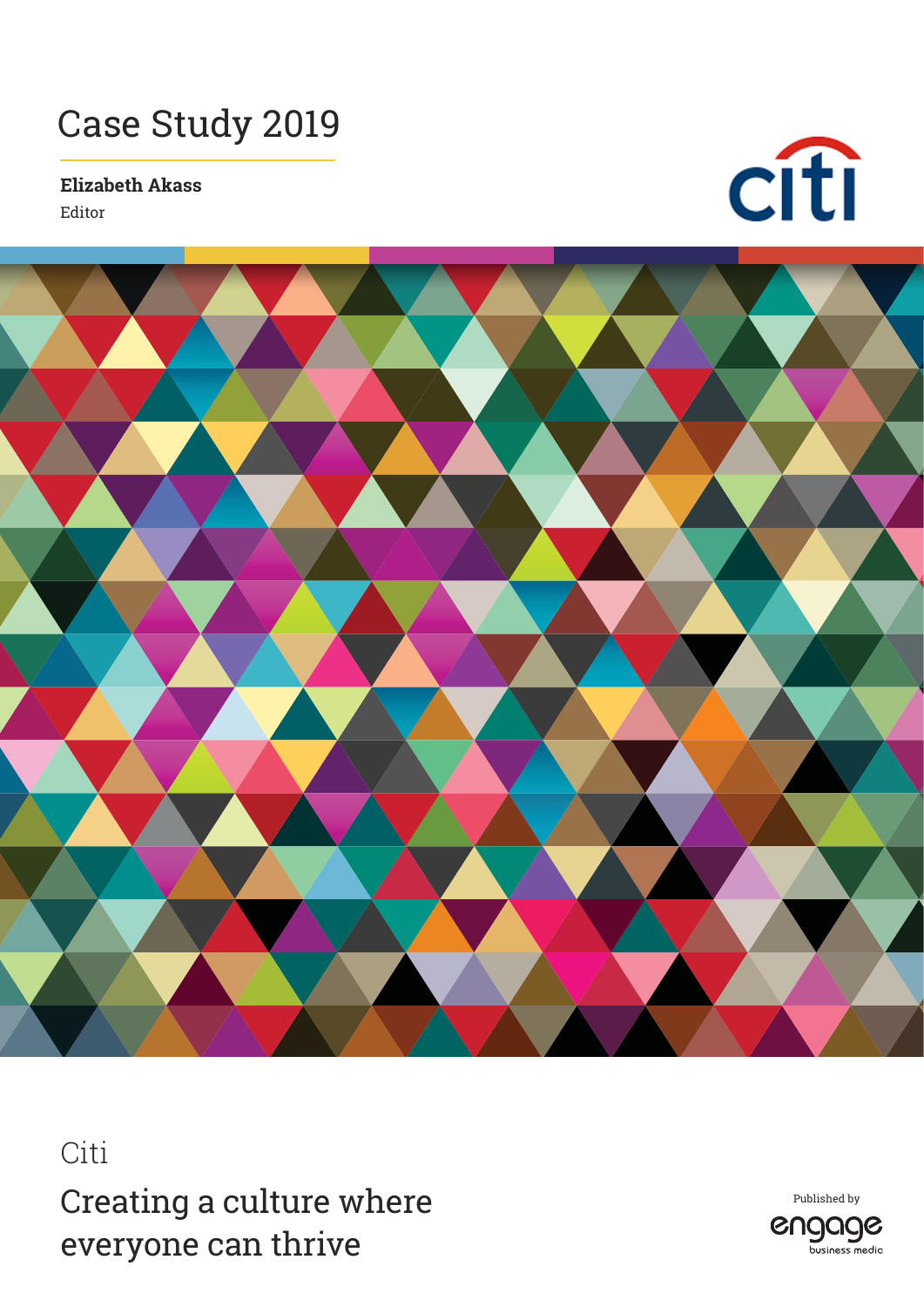## Creating a culture where everyone can thrive

Citi explains how it has fostered an engaged culture where all employees can reach their full potential.

Citi is a global bank with 20 million customer accounts worldwide, and does business in more than 160 countries and jurisdictions. It covers a range of financial products and services, including a consumer bank, credit, corporate, investment banking, security brokerage, and wealth management. The company has around 220,000 employees globally, who receive a high level of communications at all times.

Debbie Bennett-Jackson, Senior Vice President of Marketing and Engagement at Citi, explains that the Internal Communications at the company have been structured to be effective globally, regionally, and locally. "The world of work is changing so fast – more rapidly than ever before. Engaging our people in that change and encouraging continual learning as people go is essential in ensuring not only individual success for our people but also collective success for the bank as well"

She describes the difficulties Citi had to navigate in order to accomplish the improvements it wanted to make. "Research shows that 70% of organisational change fails, and that typically is a result of employee attitude and management behaviours towards change. As an organisation, if we want to be successful then we have to foster a

culture that is comfortable with continual change, and that also engages our employees to make that change successful."

"In addition, for the first time we have the added complexity of managing five generations in the workplace, all of which have different working styles, attitudes, communication preferences, and values," she says. "In the banking industry itself, post-crisis, we're looking to balance this risk-focused culture, which has been so important to our recovery, and driving innovation and change which we need to survive moving forward"

Aligning with this focus on continual change, Citi has placed a focus on helping its people 'learn, grow, and innovate'. She says: "We formed a partnership between resourcing, learning and diversity, and corporate communications to create a programme called #BeMore."

The #BeMore programme is CEO sponsored and non-HR branded, created as an internal marketing campaign that supports the development of behaviours needed to create this desired culture of innovation and continuous learning, and has since expanded to become a talent, learning, and diversity

function. "Everyone thrives if they are engaged, if they have opportunities to progress, and if they have the mindset that they are actively changing the world of banking. Also, Citi will succeed if we have an increasingly diverse environment which enables us to be the best for our clients and our colleagues."

She explains the three pillars of this approach: "We talk about people getting it, spotting it, and spreading it. 'Getting it' is helping our people to expand their mindset, develop their capabilities, and then challenge any bias that we have. 'Spotting it' is about identifying people with potential, and spotting potential to advance the culture and develop the talent for now and in the future. 'Spreading it' is all about sharing the message, including supporting an agile environment, as well as us as a team lobbying policy and practice change, it's also about strengthening the platforms that support and connect our people via campaigns."

Bennett-Jackson says that employees are encouraged to engage with this training in a pull, rather than push, approach. "We use eye-catching and fun creatives, and it has a really strong call to action, and it's done in places in our offices that aren't usually used for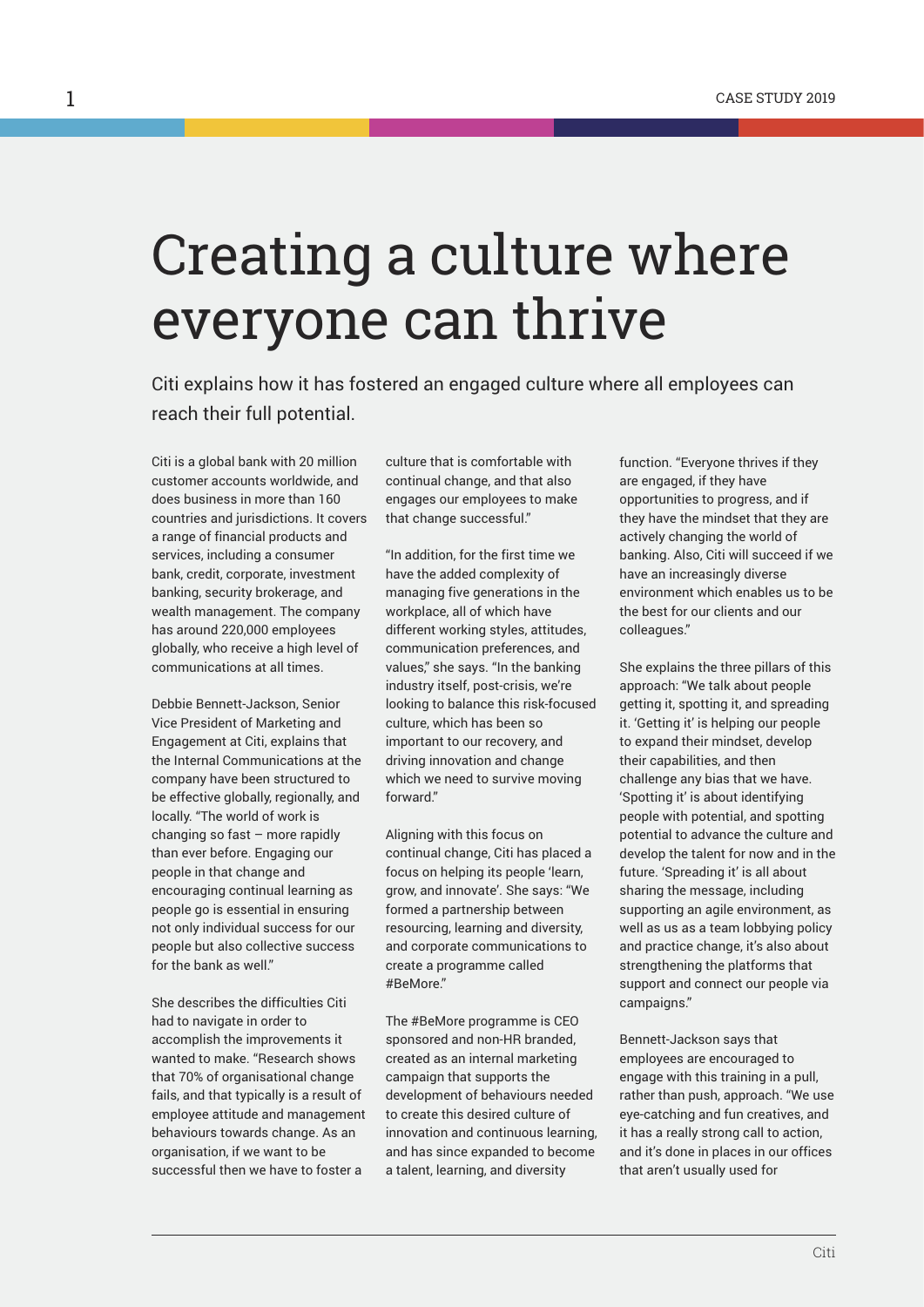## CASE STUDY 2019



**Debbie Bennett-Jackson** Senior Vice President of Marketing and Engagement **Citi**

marketing or branding. We also use physical engagement in our call locations to support some of the activities that we were running at that time. Branded merchandise is also used as a reward for people who participate and to build brand awareness across the business."

She continues: "Everybody is driven to a conversation on our internal platform, and then we use a community management team to start and fuel conversations and build that community spirit. This team are a mix of volunteers, brand ambassadors, and HR professionals, and they target Citi's leaders and encourage them to participate. We also use our shadow organisation. These may not be the senior people by title, but they are people we know are very active from a social point of view. That helps us to create a viral effect on the campaign that we're running. Content that drives into that social platform includes videos we produce, blogs, habit-changing bitesize learning activities such as the 30 day development challenge, external and internal speakers, and we also use crowdsourcing events as well."

Leadership involvement has been an integral part of this progress being successful. Bennett-Jackson says: "We try to encourage our leaders to participate so they are role modelling the behaviours that we're asking our teams to follow." She says that this increased involvement has proven successful, with more employees participating across Citi's socials and challenges, especially the 30-day development challenge, or creating blogs and videos encouraging others to get involved.

The 30-day development challenge is Citi's most popular activity and drives the most internal engagement. "It's a great way to get people to connect with what being at their best means, so it's something we've run for three years, and in 2018 it was taken globally across the whole organisation," she says. "It's about a series of micro-actions and making things really simple for people. Everyone across the business, whether client-facing or not, can understand what they can do to contribute to that broader client strategy."

Participants are given one challenge a day for thirty days, each taking less than 10 minutes to complete; gamification is added for motivation, as those highly engaged on the platform can earn badges. The challenges are designed to kick-start behaviour change as it gets people practicing new ways of work. "We give people a micro-action to complete, then ask them read a resource, and then we ask them to reflect and share on what they've learned on the social platform."

Citi decided that in order to progress with a client-led strategy successfully, its people needed to be at their best. Bennett-Jackson's team crowd-sourced feedback from volunteer participants within the company to discuss what enables them to be at their best. "In terms of the feedback, we found that there were five different areas that people talked about:

- **Career development** people want to be lifelong learners and need the opportunity to continually learn.
- **Inclusion** a good work/life balance, the need for family support, showing respect to one another, the need for our managers to build inclusive teams, and have inclusive practices across their teams.
- **Innovation** learning how to develop ourselves to be able to take new risks in a culture that has been avoiding risks for a decade? People also wanted to continually challenge ideas and current internal processes.
- **Culture** people need to feel safe in failing and building trusting relationships, and they needed to be ready and adaptable to change.
- **Collaboration** breaking down silos and building relationships and sharing ideas across the business. There was also a big conversation around managerial capability and needing honest feedback so they can grow."

Moving forward, Bennett-Jackson says that Citi will continue to expand its engagement offerings beyond learning and plan on how it can help our people to thrive. "We have three buckets of work that we're going to focus on:

- Challenging the way people think;
- Encouraging people to bring their whole selves to work;
- Helping our people find and understand the resources we have in place."

She elaborates: "We have some fantastic policies, benefits, and learning resources, we're very lucky, but people can never find them. This will be an increased focus on helping our people understand where these things fit, how to access them, and at a time that's most important to them. We'll also use more nudges, a lot more segmentation towards our managers, more storytelling, and encouraging more user-generated content with people showing up as their authentic selves."